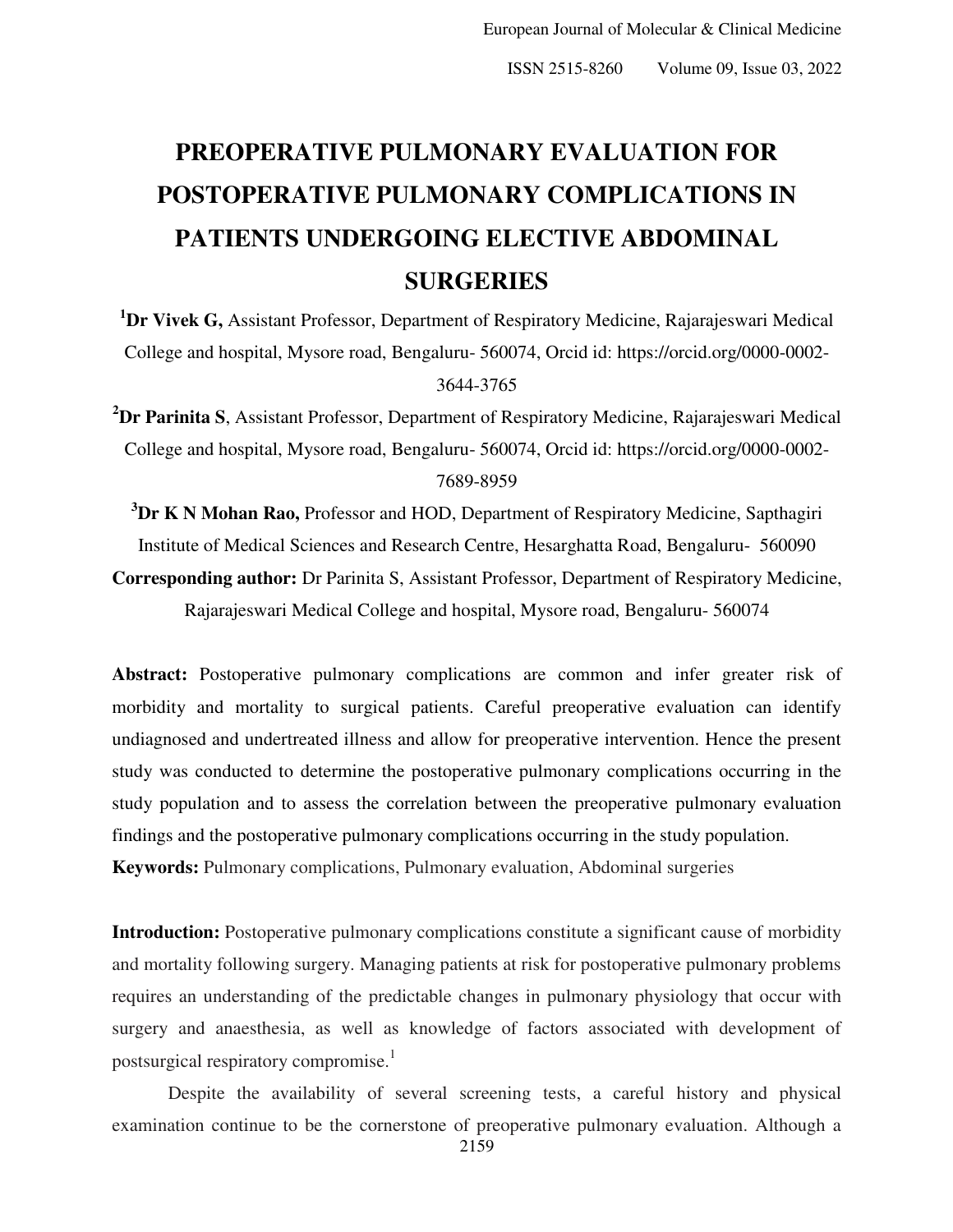number of measures can be employed before and after surgery to minimize the risk of respiratory complications, close patient monitoring and early detection are essential.<sup>2</sup>

In a study of patients undergoing elective abdominal surgery, as an example, pulmonary complications occurred significantly more often than cardiac complications and were associated with significantly longer hospital stay.<sup>1</sup> The National Surgical Quality Improvement Program (NSQIP) also found that postoperative pulmonary complications were the most expensive of major postoperative medical complications (including cardiac, thromboembolic, and infectious) and resulted in the longest length of hospital stay.<sup>3</sup>

 The goal of perioperative pulmonary management is to identify patients at high risk of significant postoperative pulmonary complications, so that appropriate interventions can be provided to minimize that risk. In most cases, even in high-risk patients, the procedure can be performed safely as planned, but occasionally postponement, modification, or cancellation are warranted.<sup>4</sup>

 Preoperative pulmonary evaluation plays an important role in assessing risk of developing postoperative pulmonary complications for patients undergoing abdominal surgery. Postoperative pulmonary complications are as prevalent as cardiac complications and contribute similarly to morbidity, mortality, and length of hospital stay.

 Our study is an attempt to understand the role of preoperative pulmonary evaluation and its correlation with in postoperative pulmonary complications in patients undergoing elective abdominal surgeries at Rajarajeswari medical college and hospital, Bengaluru.

#### **Methodology:**

**Study Group**: Present Observational study was conducted on 70 patients posted for elective abdominal surgeries at Rajarajeswari medical college and hospital, Bengaluru was. Study approved by hospital ethics committee.

#### **Inclusion criteria:**

- Patient who underwent elective abdominal surgeries during the time period from November 2015 to May 2017.
- Adult patients aged 18 years and above.
- Patients who are willing to participate in the study.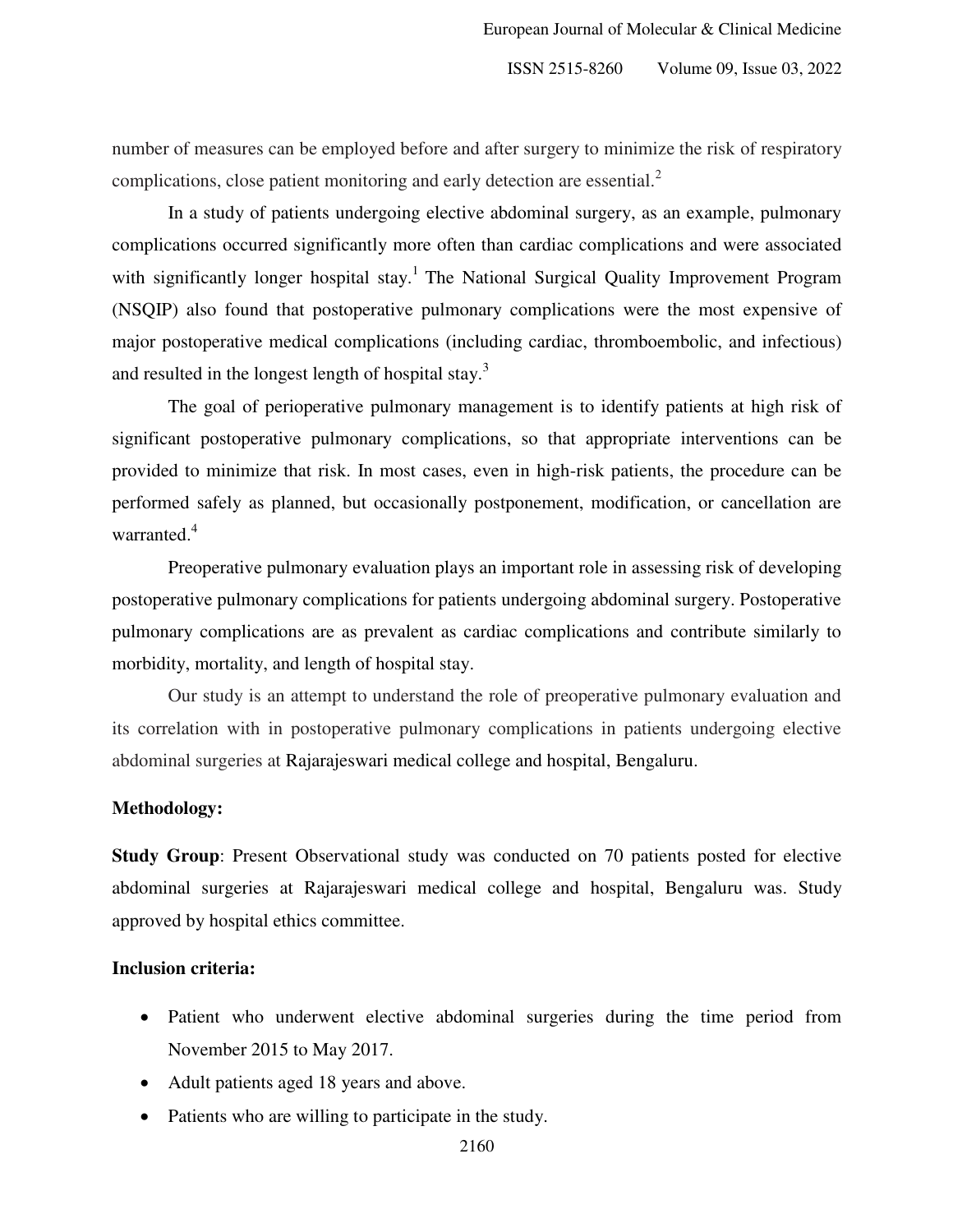#### **Exclusion criteria:**

• Patients who underwent cardiothoracic, Spine, Orthopaedic, Obstetric, Vascular surgeries and Emergency surgeries.

#### **Study Protocol:**

- a. All the patients enrolled in the study were subjected to preoperative pulmonary evaluation which included thorough history taking, physical examination, chest x ray and pulmonary function tests. In certain cases, additional investigations such as ABG and DLCO (if required) were done.
- b. Procedure details like duration of surgery, type of anaesthesia used and intraoperative complications were noted.
- c. Postoperatively patients were followed up till discharge or 7 days, whichever was earliest.
- d. During the postoperative period, relevant investigations such as chest x rays, ABG analysis and others were done as per the cases' requirement.
- e. The postoperative complications, which occurred in the study group, were studied and analysed.

**Statistical analysis:** The recorded data was compiled, tabulated and subjected to statistical analysis. The Statistical software namely SPSS 18.0, and R environment ver.3.2.2 were used for the analysis of the data and Microsoft word and Excel have been used to generate graphs, tables etc.

**Results: Table no. 1** shows distribution of sample according to the age. It was observed from the present study that 16 patient were showed postoperative pulmonary complications whereas no complication were seen in 54 patients.

 Of the 70 subjects studied, the mean age of the group who developed PPCs was 56.50 years, with a standard deviation of 13.44 and mean age of the group who did not develop PPCs was 48.19 years with a standard deviation of 14.45. In our study 50 % of patients who had PPCs were of age group 51-70 years. **(Table no. 2)**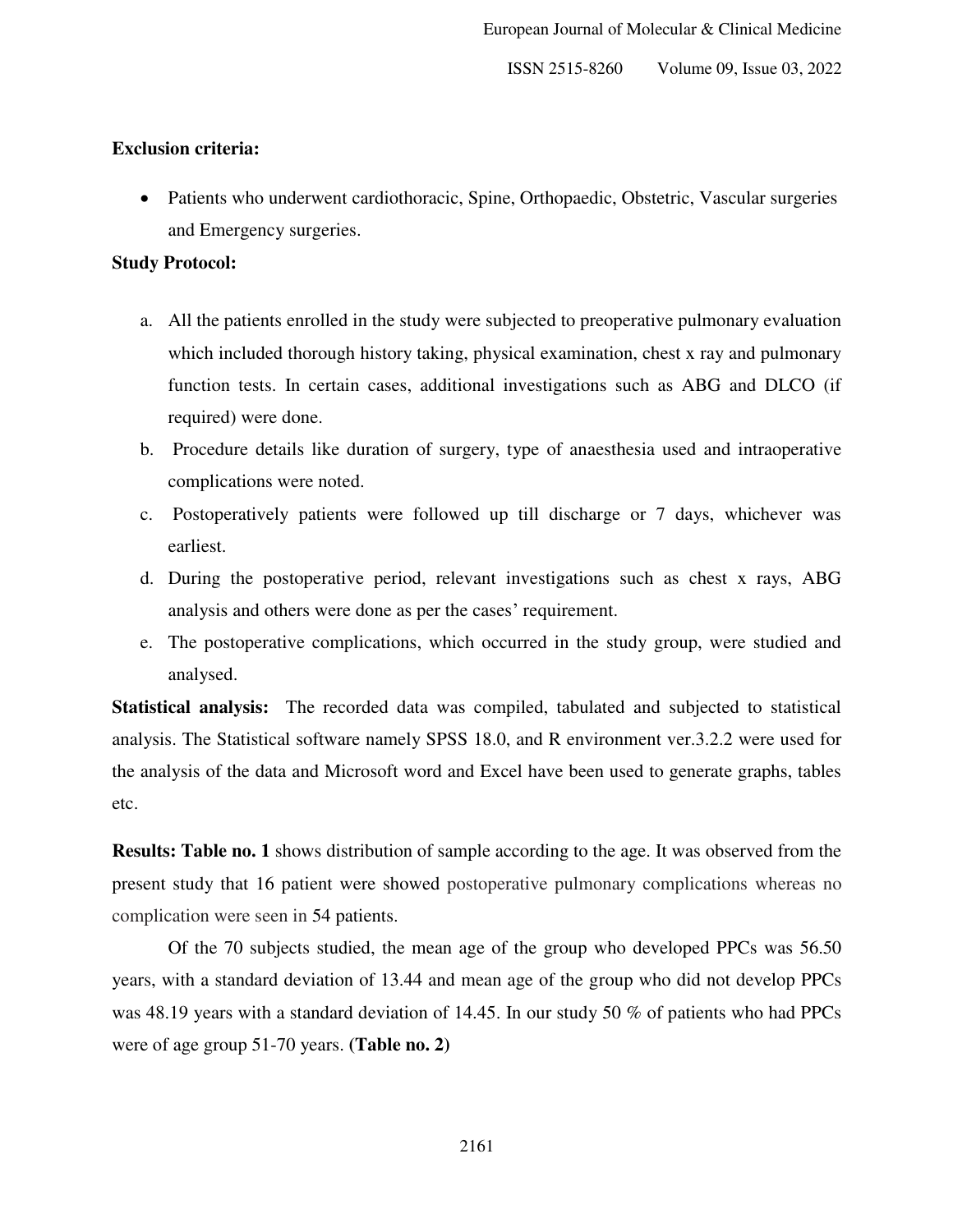It was observed from present study that among 16 patients, who developed PPCs, 10 (62.5%) were males and 6 (37.5%) were females. Among 54 patients, who didn't develop PPCs, 31 (57.4%) were males and 23 (42.6%) were females. **(Table no.3)**

In the present total study population, 13 patients complained of shortness of breath (SOB) prior to surgery. Of the 16 patients with PPCs, 9 (56.3%) had SOB and the remaining 4 (43.8%) did not have SOB prior to surgery. Among the 54 patients who did not have PPCs, 4 (7.4%) had SOB and 50 (92.6%) did not have SOB prior to surgery. **(Table no.4)**

 Total 12 patients those enrolled for the study had history of cough. Among those who had PPCs, 9 (56.3%) had cough and 7 (43.8%) didn't have cough. Among those who didn't have PPCs, 3 (5.6%) had cough and 51 (94.4%) didn't have cough. **(Table no.5)** 

Among those who developed PPCs,  $5(31.3\%)$  had sputum expectoration and  $11(68.7\%)$ did not have sputum expectoration. Among those who did not have PPCs, 54 (100%) did not have history of sputum expectoration. All 5 patients in the study population with history of sputum expectoration developed PPCs. **(Figure 1)** 

 From our study it was observed that 16 patients who developed PPCs, 7 (43.8%) were asthmatics, 3(18.8%) were COPD patients and 10(62.6%) had either asthma or COPD. Of the 54 patients who did not have PPCs, 46 (85.2%) did not have asthma or COPD.

Among the patients who developed PPCs, 4(25%) had DM + HTN, 2(12.5%) had DM,  $1(6.25\%)$  had HTN,  $1(6.25\%)$  had DM + HTN + IHD and  $8(50\%)$  did not have any preoperative co-morbidities. Out of the 54 patients who did not have PPCs, 33(61.1%) did not have diabetes, hypertension and IHD. **(Table no.7)** 

In present study, among patients who developed PPCs, 6 (37.5%) were non-smokers, 7 (43.8%) were smokers and 3 (18.8%) ex-smokers. Among those who didn't develop PPCs, 38 (70.4%) were non-smokers, 12 (22.2%) were smokers and 4 (7.4%) were ex-smokers. **(Table no.8)** 

 In our study 26 patients had history of smoking. Among smokers who developed PPCs, the mean of pack years was 21.20 with standard deviation of 8.95.Among smokers who did not develop PPCs, the mean of pack years was 16.69 with standard deviation of 9.46. **(Table no.9)**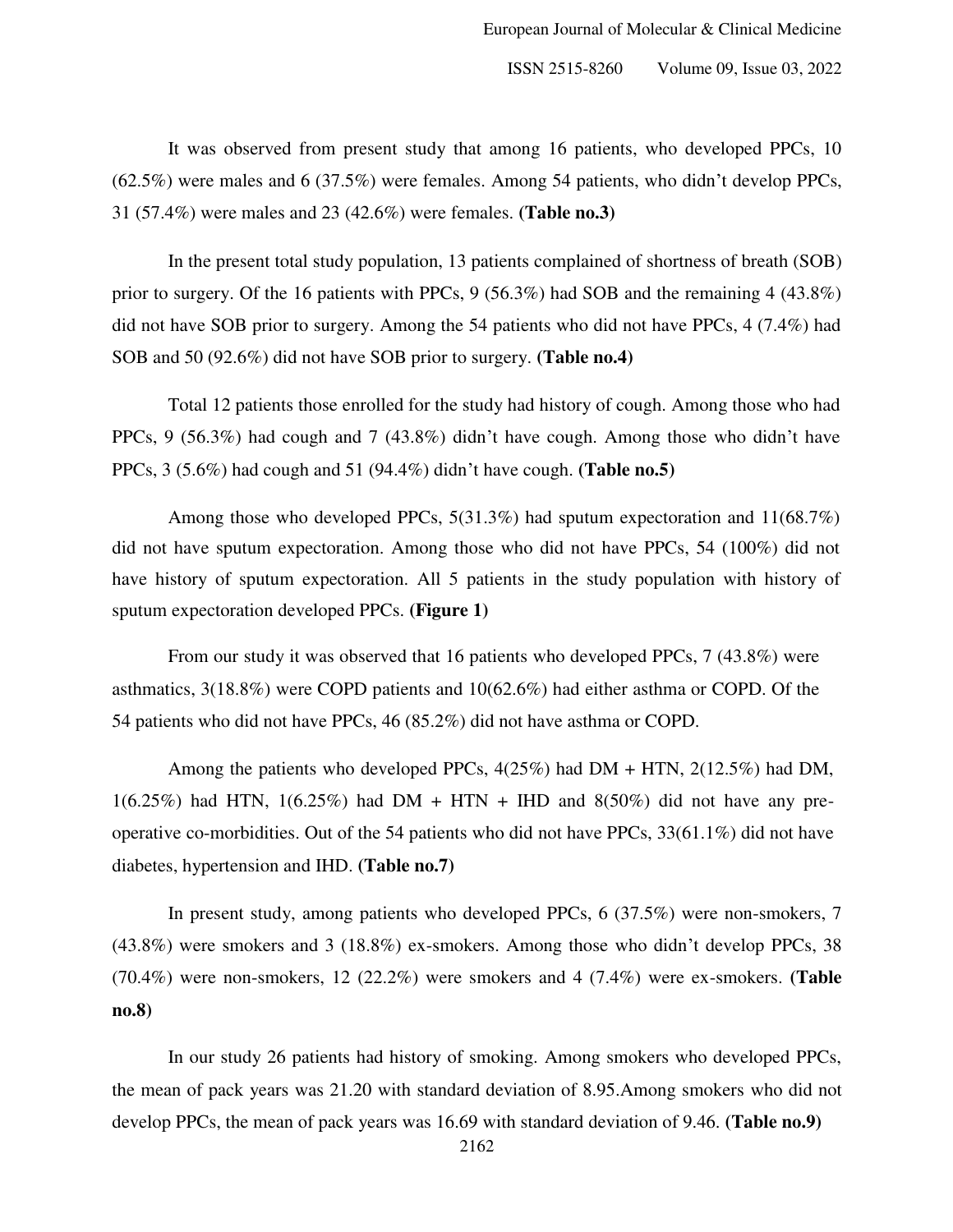Of the 16 patients who developed PPCs, 9(56.3%) had normal findings on respiratory system examination. Remaining 7 (43.8%) of them had either wheeze or crackles or both. Also, among the remaining 54 patients who didn't develop PPCs, 51 (94.4%) had normal findings on respiratory system examination and the other 2(3.7%) had either wheeze or crackles or both. **(Table no.10)** 

 **Table no 11** shows Distribution of FEV1 and FVC**;** Among the 16 patients, who developed PPCs, 3 (18.75%) had FEV1 less than 1 litre and 13 (81.25%) had FEV1 more than 1 litre. Among the 54 patients who didn't develop PPCs, 1 (1.9%) had FEV1 less than 1 litre and 53 (98.1%) had FEV1 more than 1 litre. Among the 16 patients, who developed PPCs, 2 (12.5%) had FVC less than 1.5 litres and 14 (87.5%) had FVC more than 1.5 litres. Among the 54 patients who didn't suffer from PPCs, 3 (5.6%) had FVC less than 1.5 litres and 51 (94.4%) had FVC more than 1.5 litres.

Among the patients who developed PPCs,  $6$  (37.5%) had normal spirometry,  $6$  (37.5%) had obstructive airway defect and 4(25%) had combined airway defect. Highest percentage of PPCs was in patients who had obstructive defect on PFT. Among the patients who did not have PPCs, 37 (68.5%) had normal PFT, 8 (14.8%) had obstructive defect, 8 (14.8%) had restrictive defect and 1 (1.9%) had combined defect.**(Table no.12)** 

Among 10 patients who had PPCs and airway obstruction, 6 (60%) had moderate, 4 (40%) had severe obstructive defect. Among 9 patients who did not have PPCs but had airway obstruction, 2 (22.2%) had mild, 6 (66.7%) had moderate and 1 (11.1%) had severe airway obstruction. **(Table no.13)** 

In present study 16 patients who developed PPCs, 12(75%) underwent upper abdominal surgeries, 4(25%) underwent lower abdominal surgeries. Among those 54 who didn't develop PPCs, 34 (63%) underwent upper abdominal surgeries, 20 (37%) underwent lower abdominal surgeries. **(Table no.14)** 

 Among the 16 patients who developed PPCs, in 13(81.25%) general anesthesia was used and in 3(18.8%) combined general and epidural anaesthesia was used. Among the 54 patients who did not develop PPC in 49(90.7%) patients general anaesthesia was used, in 2

2163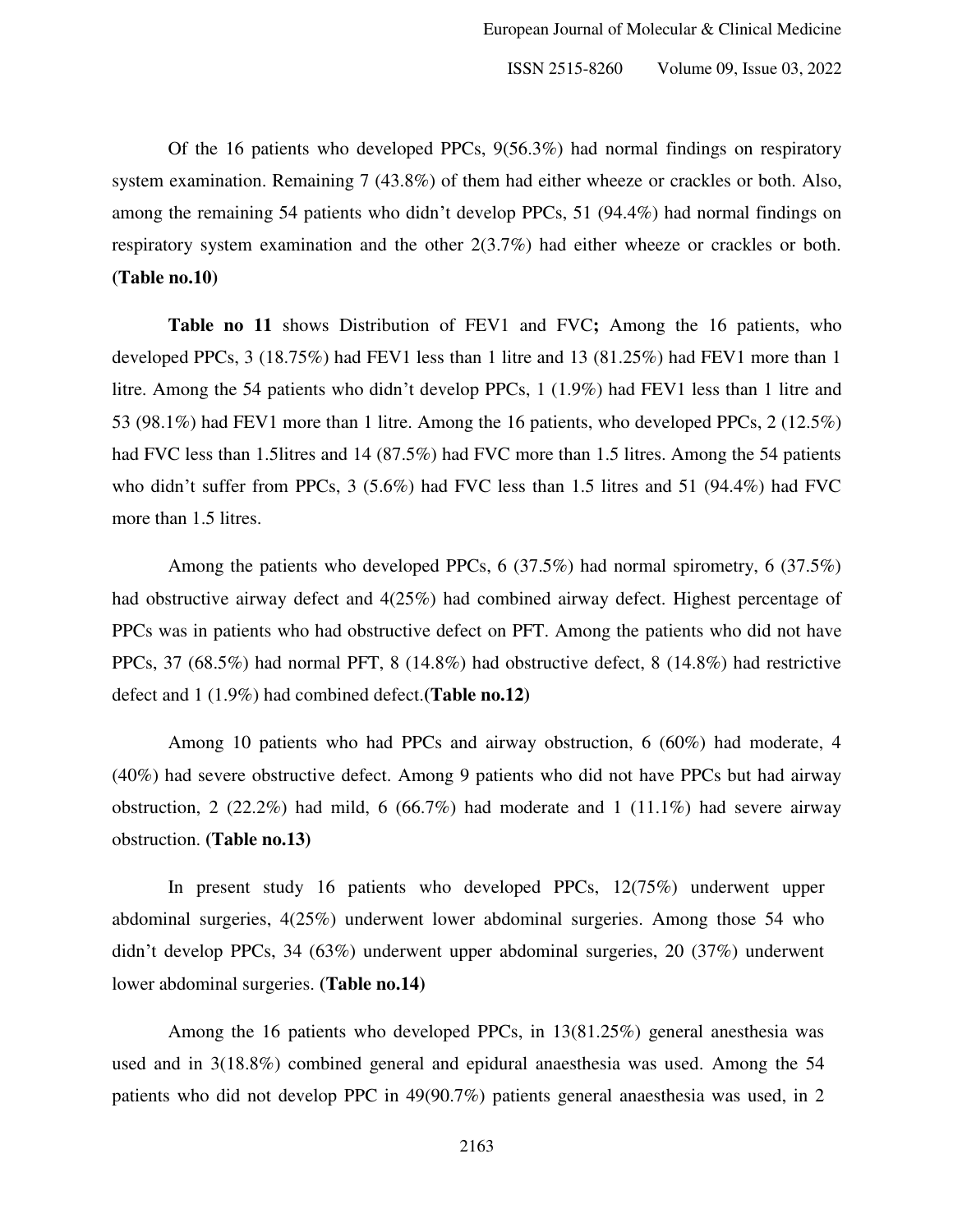(3.7%) patients' regional blocks was used and in 2 (3.7%) patients' spinal blocks was used. **(Table no.15)** 

 The mean duration of the duration of the procedure in those who developed PPCs was 104.06 minutes with standard deviation of 70.17 while in those who did not develop PPCs, it was 84.7 minutes with standard deviation of 46.16. **(Table no.16)** 

 The mean duration of postoperative stay at the hospital among patients with PPCs was 6.12 days with standard deviation of 1.36 while among patients who did not develop PPCs it was 3.37 days with a standard deviation of 1.21. **(Table no.17)** 

In present study the incidence of PPCs was 22.8%. Out of the 16 patients, who developed PPCs, Atelectasis and Bronchospasm was the most common PPC with incidence of 18.75% each. Also, out of the 16 patients, 7 developed more than one PPC. Overall atelectasis (56%) was the most common complication presented individually or associated with other complications. **(Table no.18)**

|              | <b>PPC</b>     |               |              |
|--------------|----------------|---------------|--------------|
| Age in years | <b>Present</b> | <b>Absent</b> | <b>Total</b> |
| $\langle 20$ | $0(0\%)$       | $1(1.9\%)$    | $1(1.4\%)$   |
| $20 - 30$    | $0(0\%)$       | $4(7.4\%)$    | $4(5.7\%)$   |
| $31 - 40$    | $2(12.5\%)$    | $13(24.1\%)$  | $15(21.4\%)$ |
| $41 - 50$    | $3(18.8\%)$    | $11(20.4\%)$  | $14(20\%)$   |
| 51-60        | 4(25%)         | $13(24.1\%)$  | $17(24.3\%)$ |
| 61-70        | 4(25%)         | $8(14.8\%)$   | $12(17.1\%)$ |
| >70          | $3(18.8\%)$    | $4(7.4\%)$    | $7(10\%)$    |
| Total        | 16(100%)       | 54(100%)      | 70(100%)     |

#### **Table 1: Age distribution**

#### **Table 2: Mean Age**

| <b>PPC</b><br><b>Variables</b> |                   | <b>Total</b>      | <b>P</b> value    |          |
|--------------------------------|-------------------|-------------------|-------------------|----------|
|                                | <b>Present</b>    | Absent            |                   |          |
| Age in<br>vears                | $56.50 \pm 13.44$ | $48.19 \pm 14.45$ | $50.09 \pm 14.56$ | $0.044*$ |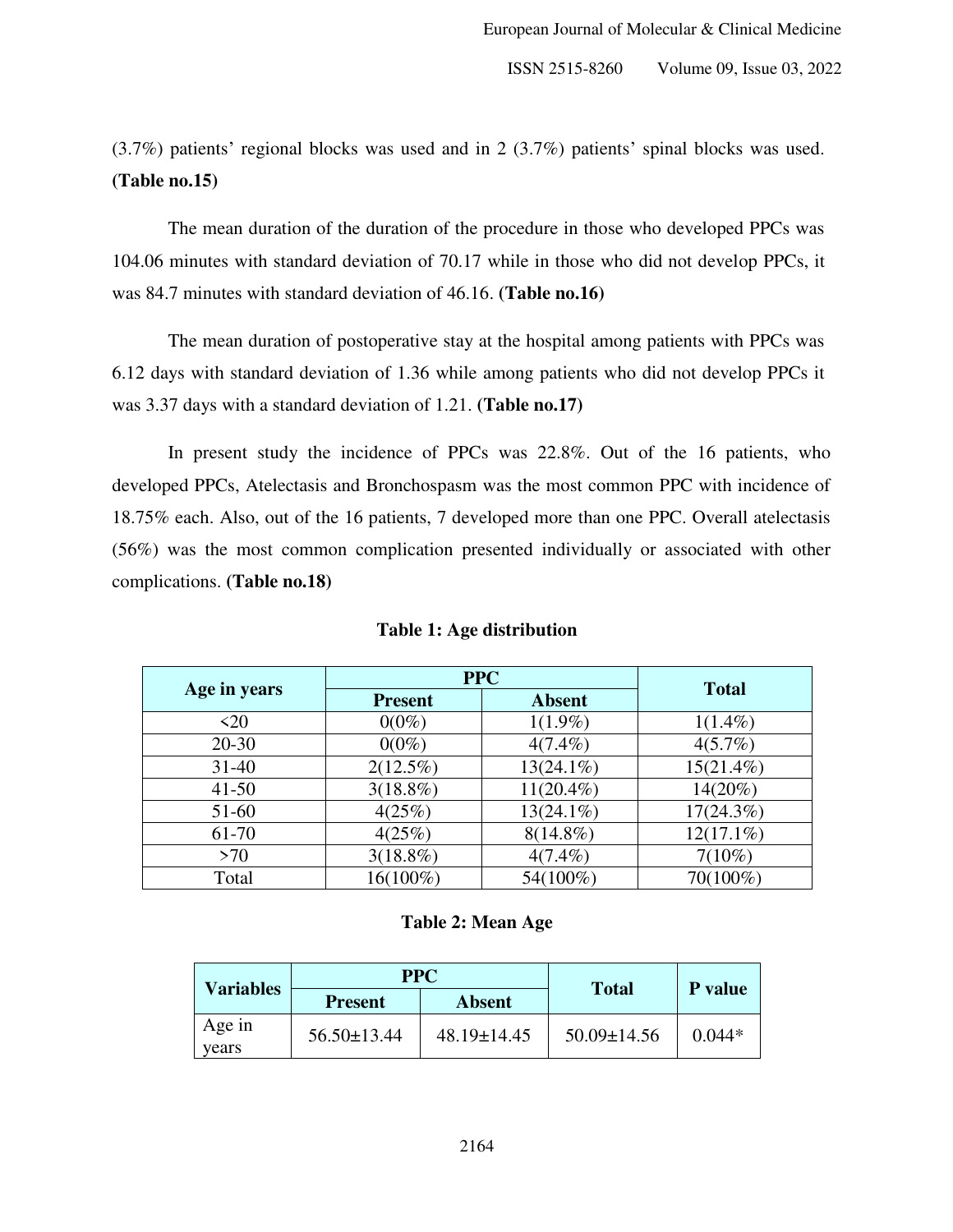## **Table 3: Gender distribution**

| <b>Gender</b> | <b>PPC</b>     | <b>Total</b>  |              |
|---------------|----------------|---------------|--------------|
|               | <b>Present</b> | <b>Absent</b> |              |
| Female        | 6(37.5%)       | 23(42.6%)     | 29(41.4%)    |
| Male          | $10(62.5\%)$   | 31(57.4%)     | $41(58.6\%)$ |
| Total         | $16(100\%)$    | 54(100%)      | $70(100\%)$  |

## **Table 4: Clinical symptom – SOB**

|            | <b>PPC</b>     |               |              |
|------------|----------------|---------------|--------------|
| <b>SOB</b> | <b>Present</b> | <b>Absent</b> | <b>Total</b> |
| Absent     | $7(43.8\%)$    | 50(92.6%)     | $57(81.4\%)$ |
| Present    | $9(56.3\%)$    | $4(7.4\%)$    | $13(18.6\%)$ |
| Total      | 16(100%)       | 54(100%)      | 70(100%)     |

## **Table 5: Clinical symptom – Cough and Sputum**

|                             | <b>PPC</b>                 |                           | <b>Total</b> |            |
|-----------------------------|----------------------------|---------------------------|--------------|------------|
| <b>Variables</b>            | <b>Present</b><br>$(n=16)$ | <b>Absent</b><br>$(n=54)$ | $(n=70)$     | P value    |
| Cough                       |                            |                           |              |            |
| N <sub>o</sub><br>$\bullet$ | $7(43.8\%)$                | $51(94.4\%)$              | 58(82.9%)    | $50.001**$ |
| Yes<br>$\bullet$            | $9(56.3\%)$                | $3(5.6\%)$                | $12(17.1\%)$ |            |
| Sputum                      |                            |                           |              |            |
| N <sub>o</sub><br>$\bullet$ | 11(68.7%)                  | 54(100%)                  | $65(92.9\%)$ |            |
| Yes                         | $5(31.3\%)$                | $0(0\%)$                  | $5(7.1\%)$   | $50.001**$ |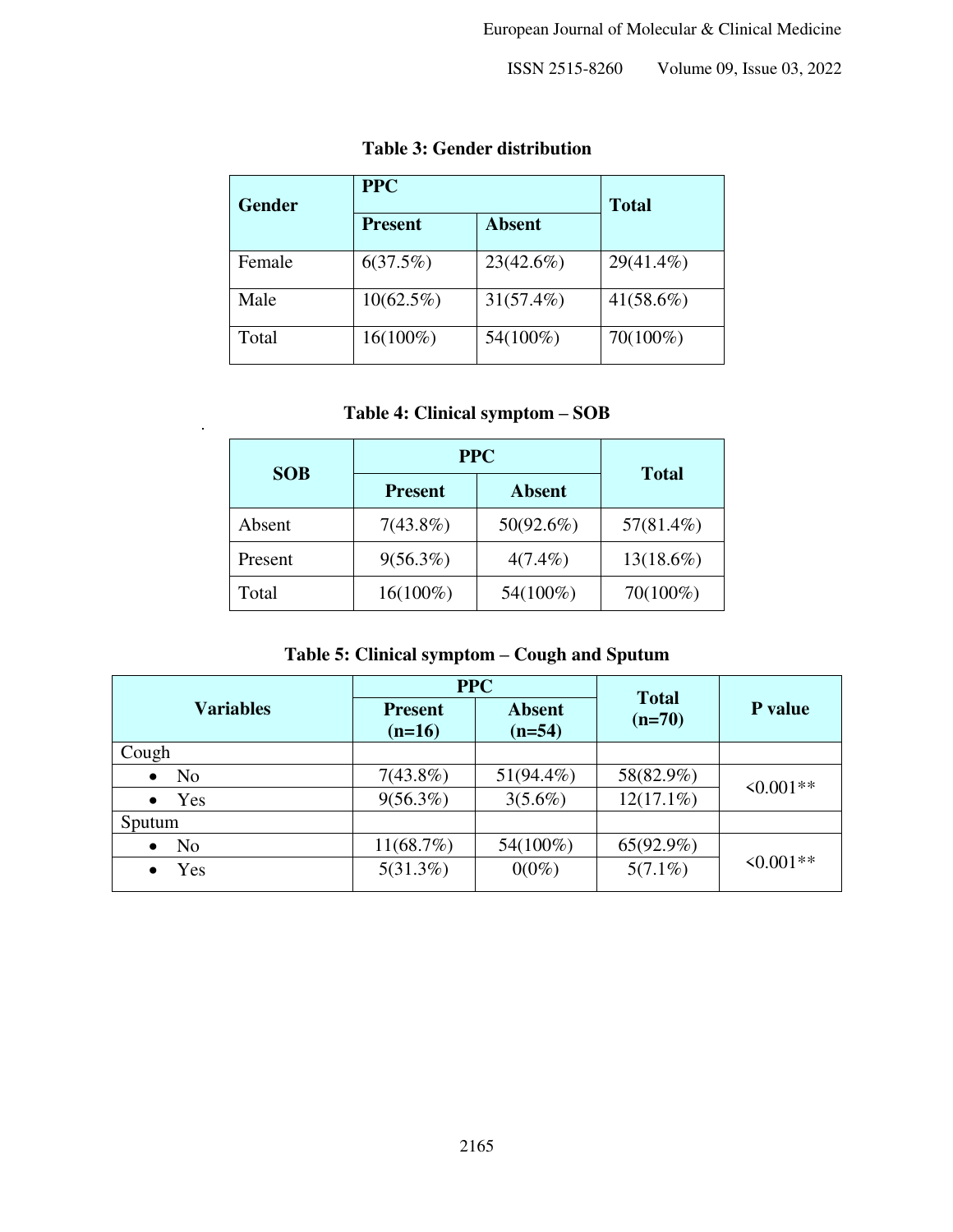

**Figure 1: Sputum** 

#### **Table 6: Respiratory pre-morbidities**

|                           | <b>PPC</b>                 |                           | <b>Total</b> |                |
|---------------------------|----------------------------|---------------------------|--------------|----------------|
| <b>Variables</b>          | <b>Present</b><br>$(n=16)$ | <b>Absent</b><br>$(n=54)$ | $(n=70)$     | <b>P</b> value |
| Respiratory Pre morbidity |                            |                           |              |                |
| Asthma<br>$\bullet$       | $7(43.8\%)$                | $6(11.1\%)$               | $13(18.6\%)$ |                |
| COPD<br>$\bullet$         | $3(18.8\%)$                | 2(3.7%)                   | $5(7.1\%)$   | $0.001**$      |
| None                      | 6(37.5%)                   | $46(85.2\%)$              | 52(74.3%)    |                |

#### **Table 7: Other premorbid conditions**

|                                | <b>PPC</b>                 | <b>Total</b>              |              |
|--------------------------------|----------------------------|---------------------------|--------------|
| <b>Variables</b>               | <b>Present</b><br>$(n=16)$ | <b>Absent</b><br>$(n=54)$ | $(n=70)$     |
| <b>Other Pre Morbidities</b>   |                            |                           |              |
| Diabetes Mellitus<br>$\bullet$ | $2(12.5\%)$                | $8(14.8\%)$               | $10(14.2\%)$ |
| Hypertension<br>٠              | $1(6.25\%)$                | $7(12.9\%)$               | $8(11.4\%)$  |
| $DM + HTN$<br>$\bullet$        | 4(25%)                     | $4(7.4\%)$                | $8(11.4\%)$  |
| $HTN + HID$<br>$\bullet$       | $\theta$                   | 2(3.7%)                   | 2(3.7%)      |
| $DM + HTN + HID$               | $1(6.25\%)$                | 0                         | $1(1.8\%)$   |
| NONE                           | $8(50\%)$                  | 33 $(61.1\%)$             | 41 (75.9%)   |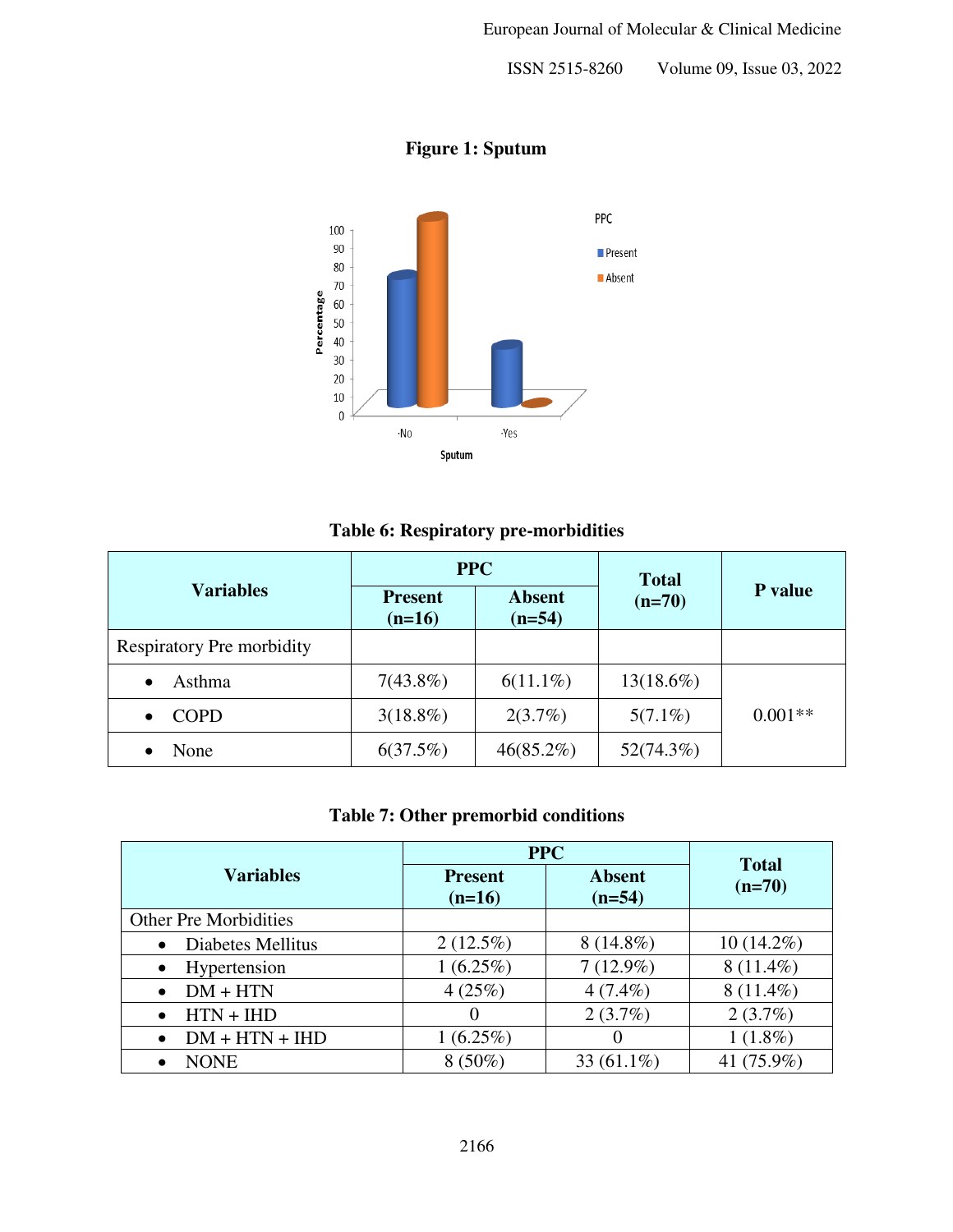|                | <b>PPC</b>     |               |              |
|----------------|----------------|---------------|--------------|
| <b>Smoking</b> | <b>Present</b> | <b>Absent</b> | <b>Total</b> |
| No             | 6(37.5%)       | 38(70.4%)     | 44(62.9%)    |
| Yes            | $7(43.8\%)$    | $12(22.2\%)$  | $19(27.1\%)$ |
| EX             | $3(18.8\%)$    | $4(7.4\%)$    | $7(10\%)$    |
| Total          | $16(100\%)$    | 54(100%)      | 70(100%)     |

## **Table 8: Smoking habit**

#### **Table 9: Number of smoking pack years**

| <b>Pack of Years</b> | <b>PPC</b>       | <b>Total</b>     |                |
|----------------------|------------------|------------------|----------------|
|                      | <b>Present</b>   | <b>Absent</b>    |                |
| $\leq$ 15            | $2(20\%)$        | $7(43.8\%)$      | $9(34.6\%)$    |
| $15 - 30$            | $6(60\%)$        | $8(50\%)$        | $14(53.8\%)$   |
| $>30$                | $2(20\%)$        | $1(6.3\%)$       | $3(11.5\%)$    |
| Total                | $10(100\%)$      | $16(100\%)$      | $26(100\%)$    |
| Mean $\pm$ SD        | $21.20 \pm 8.95$ | $16.69 \pm 9.62$ | $18.42 + 9.46$ |

#### **Table 10: Respiratory system examination findings**

|                           | <b>PPC</b>                 |                           | <b>Total</b> |            |
|---------------------------|----------------------------|---------------------------|--------------|------------|
| <b>Variables</b>          | <b>Present</b><br>$(n=16)$ | <b>Absent</b><br>$(n=54)$ | $(n=70)$     | P value    |
| <b>Respiratory System</b> |                            |                           |              |            |
| Crackles<br>٠             | $0(0\%)$                   | 2(3.7%)                   | $2(2.9\%)$   |            |
| Normal                    | $9(56.3\%)$                | $51(94.4\%)$              | 60(85.7%)    | $50.001**$ |
| Wheeze                    | $7(43.8\%)$                | $1(1.9\%)$                | $8(11.4\%)$  |            |

## **Table 11: Distribution of FEV1 and FVC**

i.

|            | <b>PPC</b>     |               | <b>Total</b> |         |
|------------|----------------|---------------|--------------|---------|
| <b>PRT</b> | <b>Present</b> | <b>Absent</b> | $(n=70)$     | P value |
|            | $(n=16)$       | $(n=54)$      |              |         |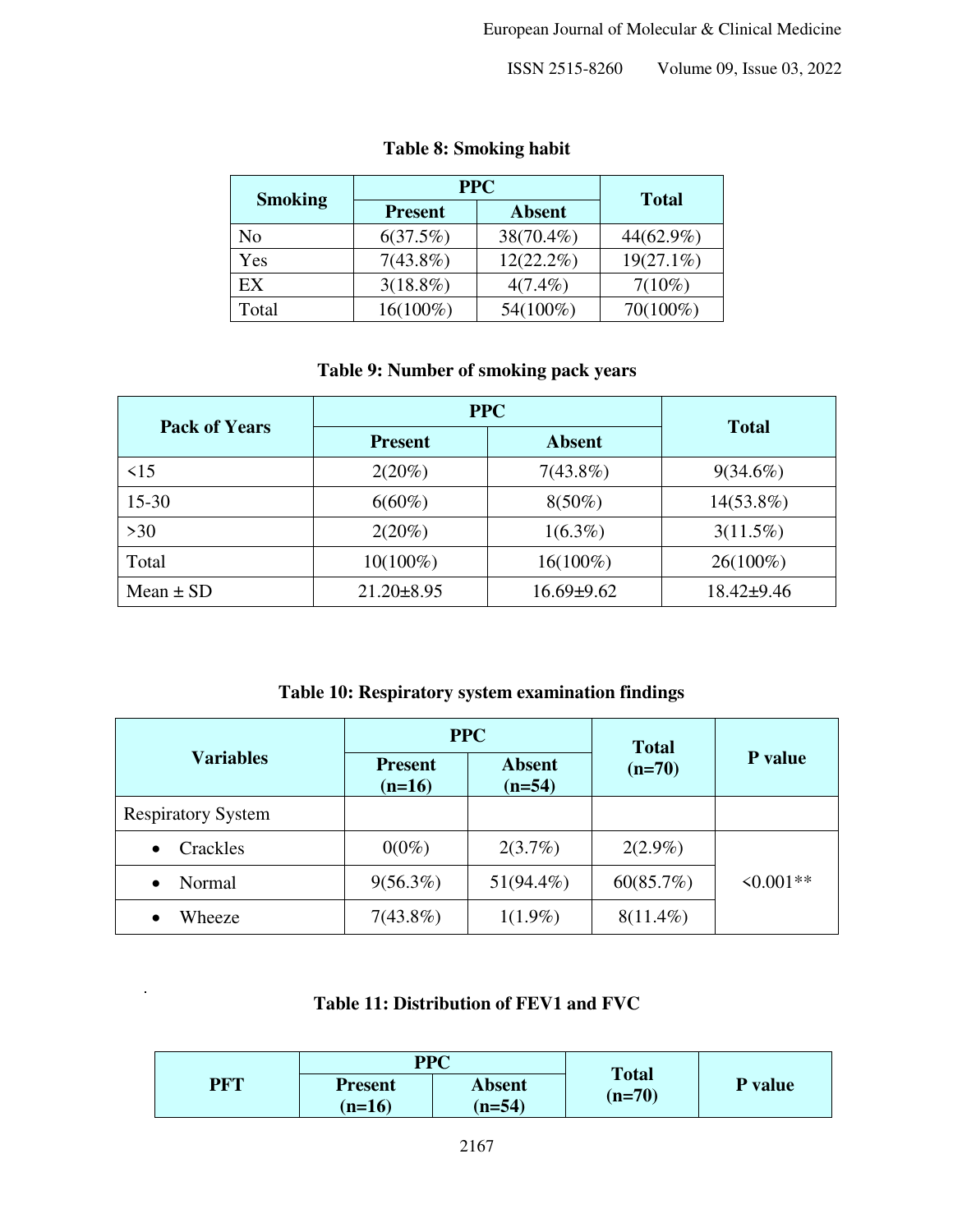| FEV1/FVC                          |              |              |              |            |
|-----------------------------------|--------------|--------------|--------------|------------|
| $\leq 70$<br>$\bullet$            | $10(62.5\%)$ | 9(16.7%)     | $19(27.1\%)$ |            |
| >70<br>$\bullet$                  | 6(37.5%)     | 45(83.3%)    | $51(72.9\%)$ | $50.001**$ |
| <b>FVC</b>                        |              |              |              |            |
| $\leq$ 1.5<br>$\bullet$<br>liters | $2(12.5\%)$  | $3(5.6\%)$   | 5(7%)        | 0.347      |
| $\geq$ 1.5<br>$\bullet$<br>liters | 14(87.5%)    | $51(94.4\%)$ | 65(93%)      |            |
| FEV1                              |              |              |              |            |
| $\leq$ 1 liters<br>$\bullet$      | 3(18.75%)    | $1(1.9\%)$   | $4(5.7\%)$   | $0.010*$   |
| $\geq$ 1 liters<br>$\bullet$      | 13(81.25%)   | 53(98.1)     | 66(94.3%)    |            |

#### **Table 12: PFT interpretation**

|                          | <b>PPC</b>                 |                           | <b>Total</b> |           |
|--------------------------|----------------------------|---------------------------|--------------|-----------|
| <b>Variables</b>         | <b>Present</b><br>$(n=16)$ | <b>Absent</b><br>$(n=54)$ | $(n=70)$     | P value   |
| <b>PFT</b>               |                            |                           |              |           |
| Normal<br>$\bullet$      | 6(37.5%)                   | $37(68.5\%)$              | $43(61.4\%)$ |           |
| Obstructive<br>$\bullet$ | 6(37.5%)                   | $8(14.8\%)$               | $14(20\%)$   | $0.001**$ |
| • Restrictive            | $0(0\%)$                   | $8(14.8\%)$               | $8(11.4\%)$  |           |
| Combined<br>$\bullet$    | 4(25%)                     | $1(1.9\%)$                | $5(7.1\%)$   |           |

## **Table 13: Staging of the airway obstruction**

|                               | <b>PPC</b>     |               | <b>Total</b> |                |
|-------------------------------|----------------|---------------|--------------|----------------|
| <b>Grading of obstruction</b> | <b>Present</b> | <b>Absent</b> |              | <b>P</b> value |
| Mild                          | $0(0\%)$       | $2(22.2\%)$   | $2(10.5\%)$  |                |
| Moderate                      | $6(60\%)$      | $6(66.7\%)$   | $12(63.1\%)$ | 0.482          |
| Severe                        | $4(40\%)$      | $1(11.1\%)$   | $5(26.3\%)$  |                |
| Very severe                   | $0(0\%)$       | $0(0\%)$      | $0(0\%)$     |                |

## **Table 14: Site of surgery**

|               | <b>PPC</b>     |               |              |
|---------------|----------------|---------------|--------------|
| <b>Site</b>   | <b>Present</b> | <b>Absent</b> | <b>Total</b> |
| Upper Abdomen | 12(75%)        | 34(63%)       | 46(65.7%)    |
| Lower Abdomen | 4(25%)         | 20(37%)       | 24(34.3%)    |
| Total         | $16(100\%)$    | 54(100%)      | $70(100\%)$  |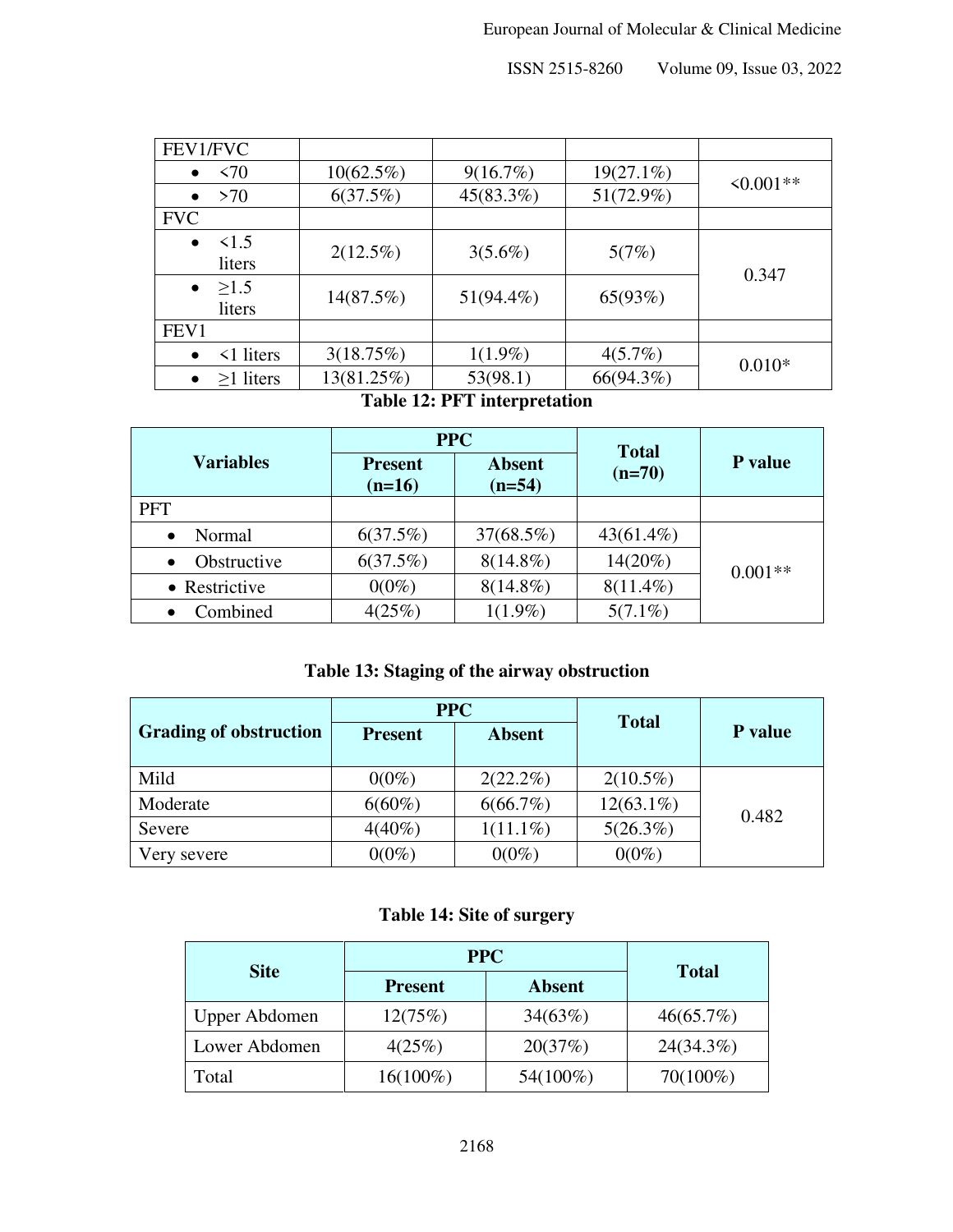|                         | <b>PPC</b>                 |                           | <b>Total</b> |         |
|-------------------------|----------------------------|---------------------------|--------------|---------|
| <b>Variables</b>        | <b>Present</b><br>$(n=16)$ | <b>Absent</b><br>$(n=54)$ | $(n=70)$     | P value |
| Anesthesia Type         |                            |                           |              |         |
| General                 | 13(81.25%)                 | 49(90.7%)                 | 62(88.6%)    |         |
| Spinal                  | $0(0\%)$                   | 2(3.7%)                   | $2(2.8\%)$   |         |
| <b>Regional Blocks</b>  | $0(0\%)$                   | 2(3.7%)                   | $2(2.8\%)$   | 0.168   |
| General $+$<br>Epidural | $3(18.8\%)$                | $1(1.9\%)$                | 4(5.7%)      |         |

## **Table 15: Type of Anaesthesia**

#### **Table 16: Comparison of mean duration of surgery**

| <b>Variables</b>       | <b>PPC</b>         |             | <b>Total</b>    | P value    |
|------------------------|--------------------|-------------|-----------------|------------|
|                        | <b>Present</b>     | Absent      |                 |            |
| Duration<br>of surgery | $104.06 \pm 70.17$ | 78.98±35.94 | $84.7 \pm 46.6$ | $0.058$ ** |

## **Table 17: Mean duration of hospital stay**

| <b>Variables</b>             | <b>PPC</b>      |                 | <b>Total</b> |
|------------------------------|-----------------|-----------------|--------------|
|                              | <b>Present</b>  | <b>Absent</b>   |              |
| Duration of<br>hospital stay | $6.12 \pm 1.36$ | $3.37 \pm 1.21$ | $4\pm1.70$   |

#### **Table 18: Distribution of ppcs(N=16)**

| <b>PPC</b>                                       | <b>Frequency (percentage)</b> |
|--------------------------------------------------|-------------------------------|
| Atelectasis                                      | 3(18.75%)                     |
| Bronchospasm                                     | 3(18.75%)                     |
| Pneumonia                                        | $2(12.5\%)$                   |
| Pleural effusion                                 | $1(6.25\%)$                   |
| Atelectasis + Bronchospasm                       | $2(12.5\%)$                   |
| Atelectasis + Pleural effusion                   | $1(6.25\%)$                   |
| Atelectasis + Respiratory failure                | $1(6.25\%)$                   |
| Respiratory failure + Pneumonia                  | $1(6.25\%)$                   |
| Atelectasis + Respiratory failure +<br>Pneumonia | $1(6.25\%)$                   |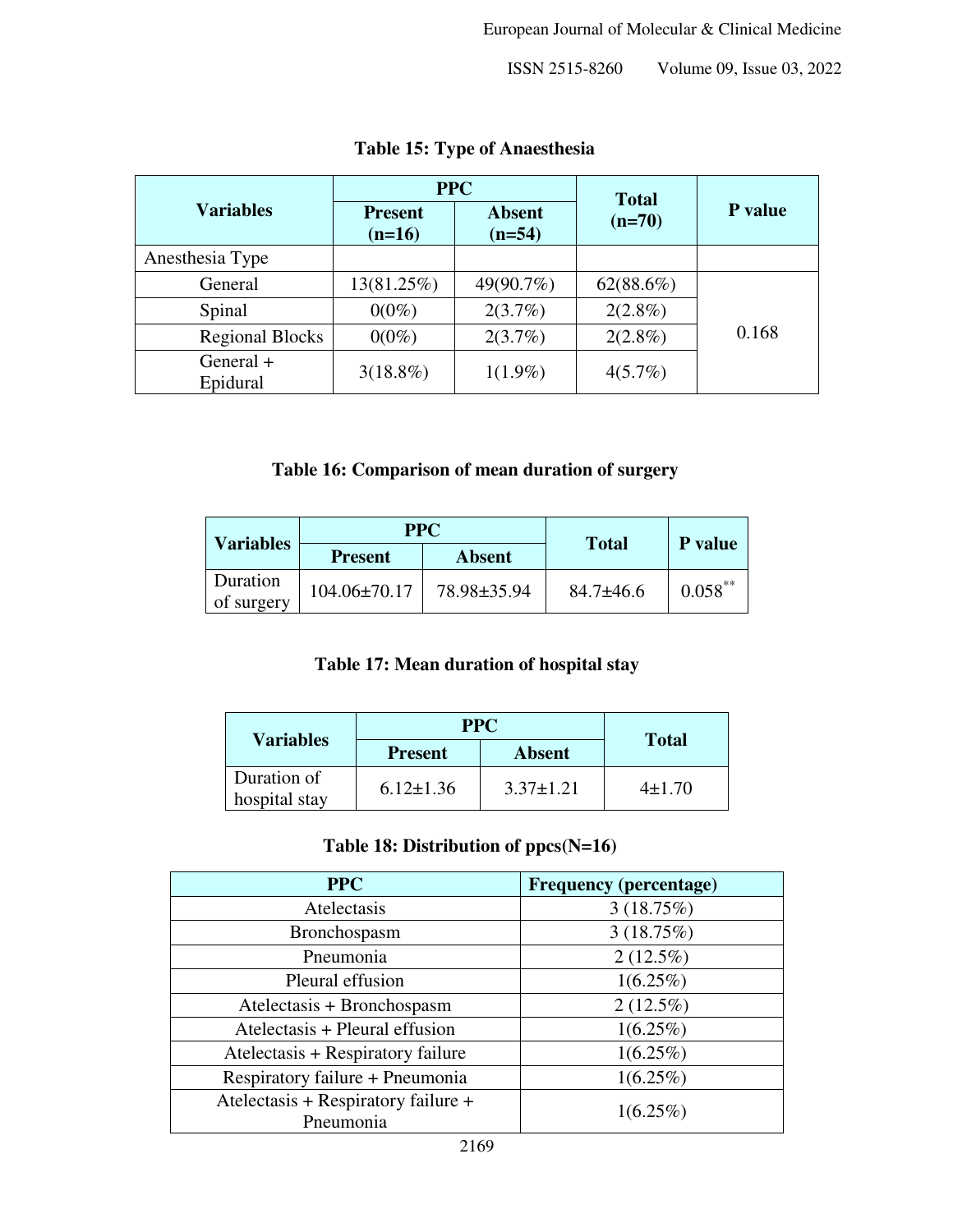| Atelectasis + Respiratory failure + Pleural<br>effusion | $1(6.25\%)$ |  |
|---------------------------------------------------------|-------------|--|
| <b>TOTAL</b>                                            |             |  |

**Discussion**: Postoperative pulmonary complications are amongst the most common morbidities in patients undergoing major surgery. Yet, despite the frequency and potential seriousness of these complications, preoperative patient evaluation often tends to focus more on cardiac, rather than pulmonary risks. $<sup>6</sup>$ </sup>

 Emphasis on understanding patient and procedure related risk factors that should be considered during preoperative pulmonary evaluation, as well as strategies for reducing the risk of pulmonary complications in surgical patients are vital in terms of good patient outcome.<sup>7</sup>

 Knowledge about PPCs and factors predicting PPCs in our local setup is lacking. We undertook this project to see the incidence and predictors of PPC in our setting and to devise strategies for their prevention. We anticipated that the above would lead to reduction in morbidity & mortality associated with PPCs and would eventually reduce the financial health care burden.<sup>8</sup>

 Our study has shown PPC rate of 22.8% following elective abdominal surgery which means that PPCs are common in our setup. McAlister FA et al. (PPC rate of  $2.7\%$ )<sup>10</sup> had relatively much lesser complication rates. However, our reported rate of PPC was comparable to Fisher BW et al which reviewed seven studies (PPC rate of 2-19%),  $^{11}$ .

We found the commonest complication to be atelectasis  $56\%$  (individually + with other complications) and this is comparable to a study conducted by Calligaro K.D.  $(38\%)$ .<sup>12</sup> Bronchospasm was the second most common PPC occurring in  $31\%$  (individually + with other complications) of the patients. 7 patients of the study population developed more than one PPC.

 Among the patient related risk factors, complaints of shortness of breath, cough and sputum production, presence of asthma and COPD, smoking pack years, abnormal findings on respiratory system examination, abnormal PFTs, low FVC and FEV1 levels were found to be statistically significant. However gender as a risk factor for development of PPCs was not statistically significant.<sup>13</sup>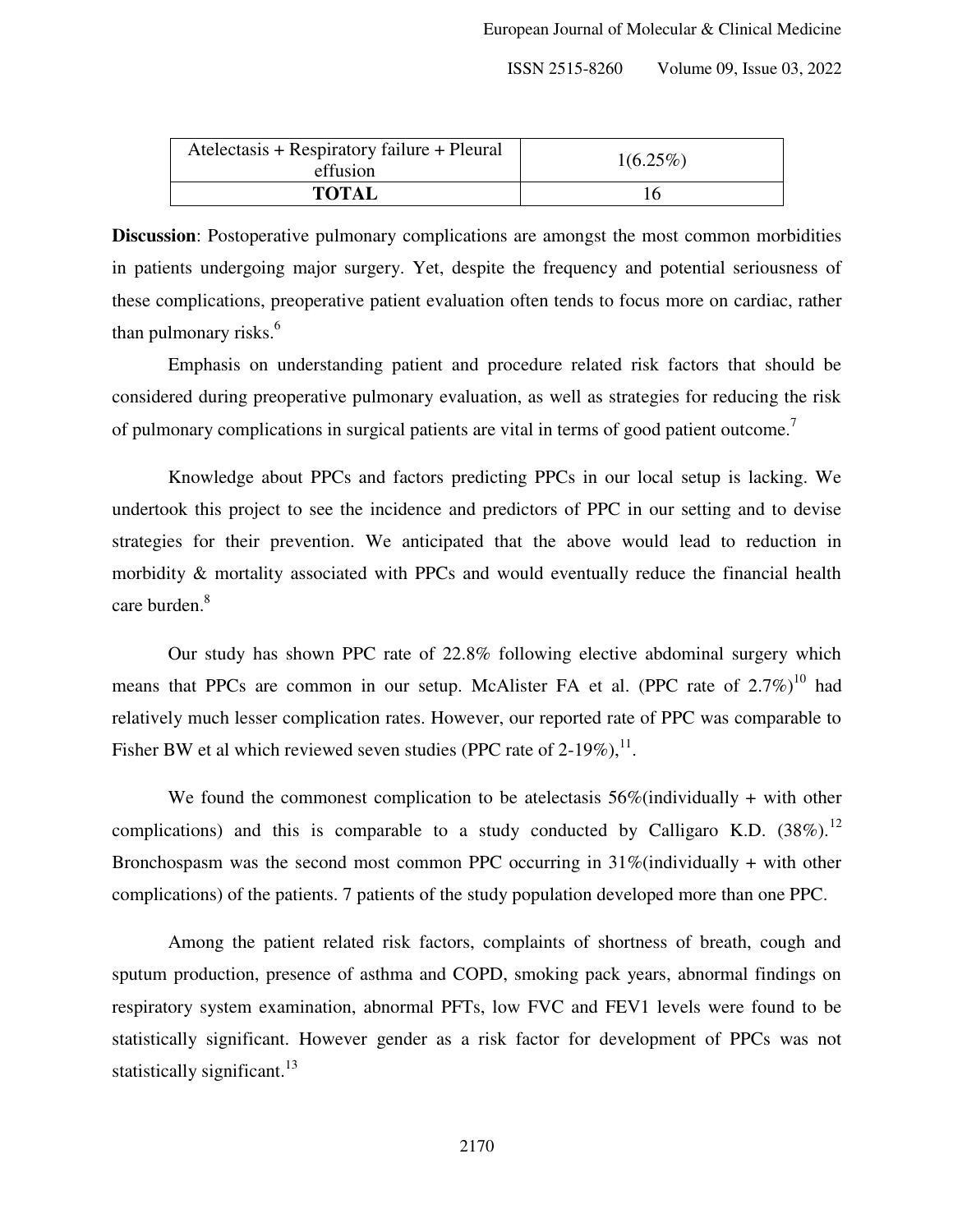Increasing age and increasing ASA classification was found to be an important risk factor according to a paper by Smetana published in clinic journal of medicine 2009.<sup>14</sup>

 Age was a contributing factor to PPC in our study as also reported by Smetana GW et al, literature review does reveal that advanced age is an important predictor of postoperative pulmonary complications, even after adjustment for co-morbid conditions. A systematic review prepared for the American College of Physicians estimated the impact of age on postoperative pulmonary complications and it was observed that age more than 50 years was an important independent predictor of risk. When compared to patients less than 50 years old, patients aged more than 50 years had higher odds ratio risk of pulmonary complications after surgery.<sup>14</sup>

 The spectrum of pre-existing chest diseases and its significance as a predictor for PPCs was comparable to earlier studies. We found chronic obstructive pulmonary disease being the most significant predictor of PPC. According to a study by Kroenke K et al. published in CHEST 1993, COPD was found to be an important risk factor for the development of PPCs.<sup>15,16</sup>

 Physical examination findings can be helpful in assessing risk magnitude, as shown by Lawrence et al. who found that decreased breath sounds, prolonged expiration, rales, wheezes and rhonchi were each associated with an increase in pulmonary complications compared to the absence of any of these findings. The findings in our study were consistent with the above mentioned study.<sup>3</sup>

 In a 2014 meta-analysis by Gronkjer M et al. published in Ann Surg. 2014, of 107 cohort and case-control studies, preoperative smoking was associated with an increased risk of PPCs.<sup>17</sup>

There is considerable debate regarding the role of preoperative pulmonary function testing for risk stratification. Preoperative Pulmonary Risk Stratification for Noncardiothoracic Surgery: Systematic Review for the American College of Physicians that evaluated 14 studies found that Spirometric values were significant risk predictors in three of four studies that used multivariate analysis. In these studies that determined the mean FEV1 values and the mean FVC values, the value was lower for patients who developed a PPC than for those who did not.<sup>8</sup> However in contrast to this, in a study by Brooks-Brunn JA published in CHEST 1997, of patients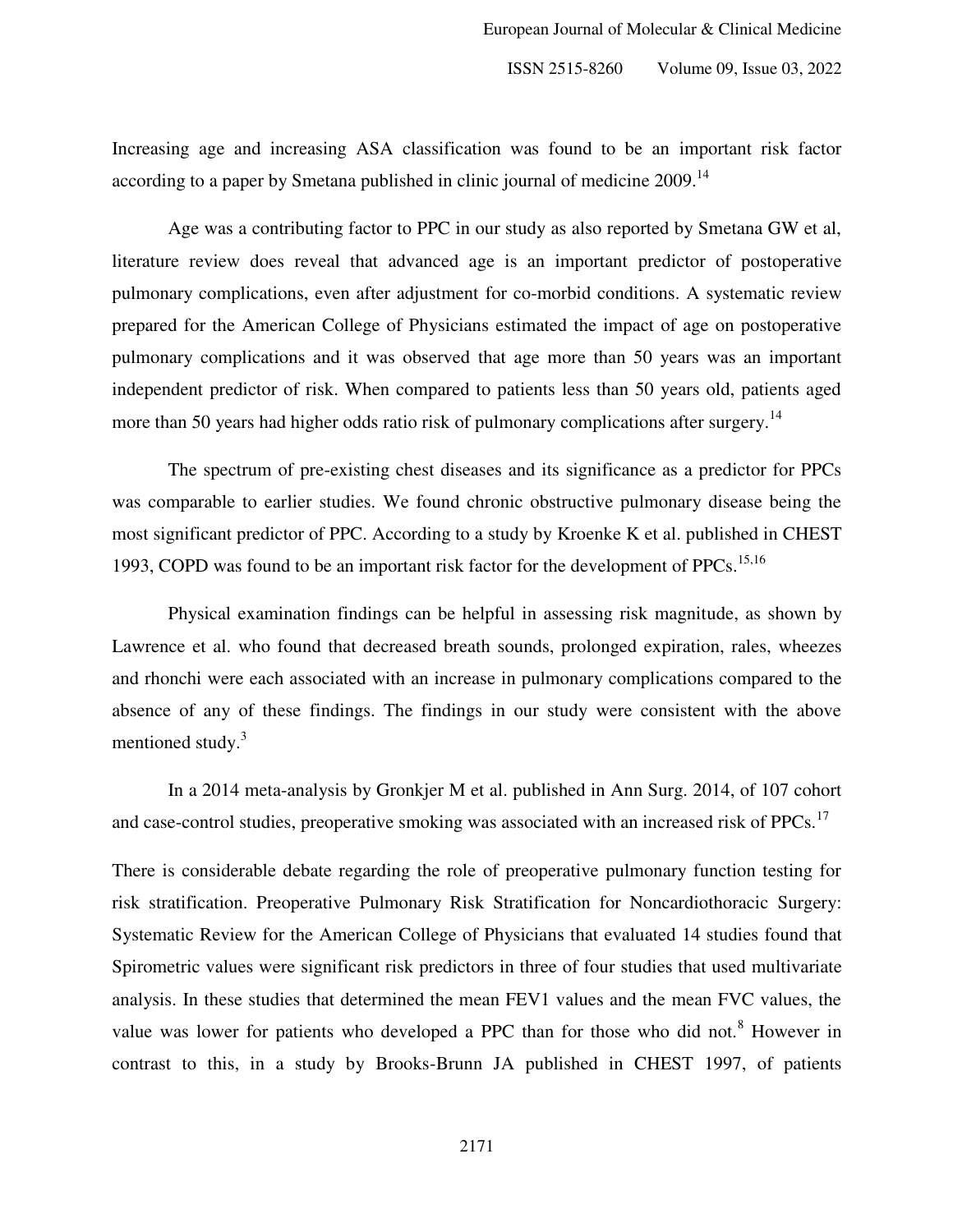undergoing abdominal surgery, there was no difference in FEV1, FVC, or FEV1/FVC between patients who had a pulmonary complication and those who did not.<sup>18</sup>

 The procedure related risk factors which had statistical significance for causing PPCs in our study were, type of the anesthesia used and the duration of surgery. Among those who received general anaesthesia the PPCs were more. Also, the PPCs were more in those cases where duration of surgery was longer.

 The cohort studies by Arozullah et al. found surgical site to be the most important risk factor in predicting postoperative pulmonary complications, with aortic and thoracic surgeries carrying the highest risk, followed by upper abdominal procedures, neurosurgery, vascular procedures and neck surgery.<sup>19</sup>

 In our study analysis of the site of the procedure, majority of those who underwent upper abdominal procedures developed PPCs.

 Systematic review by Rodgers A et al. published in BMJ 2003, reported a reduction in risk of pulmonary complications among patients receiving either epidural or spinal anaesthesia with or without general anaesthesia, when compared to those receiving general anaesthesia alone.<sup>20</sup> But in our study 3 of those who received epidural anaesthesia with general anaesthesia developed PPCs. It can be explained as all these patients had longer duration of surgery and the surgeries they underwent were upper abdominal surgeries.

 The duration of postoperative stay at hospital was statistically significant among those who developed PPCs and those who did not. It is understandable that patients who developed PPCs needed prolonged hospitalization compared to those who did not.

 In order to predict the occurrence of PPC in patients undergoing abdominal surgery, all possible risk factors should be evaluated so as to devise preventive strategies leading to reduction in the associated postoperative morbidity and mortality.<sup>8</sup>

**Conclusions**: The incidence of postoperative pulmonary complications is common and plays an important role in patient's morbidity & mortality after non-cardiothoracic surgery. The most common postoperative pulmonary complications include atelectasis, pneumonia, bronchospasm,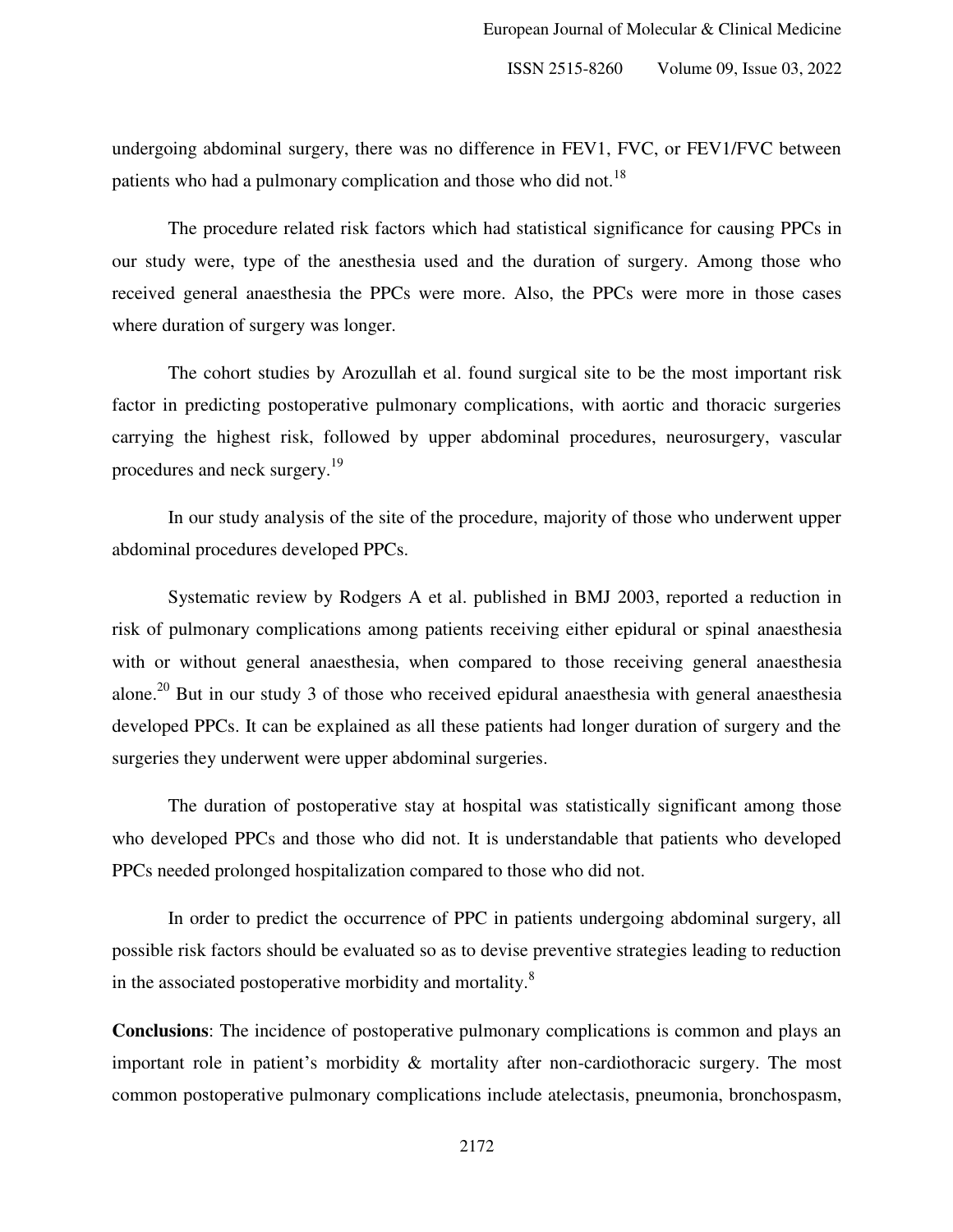respiratory failure and exacerbation of underlying chronic lung disease like COPD. While clinicians may be very conscious of the importance of cardiac complications, there is good evidence to suggest that post-operative pulmonary complications are equally prevalent and contribute similarly to morbidity, mortality and length of stay in the hospital.

#### **Bibliography**

- 1. Sengupta S. Post-operative pulmonary complications after thoracotomy. Indian J Anaesth 2015;59:618-26.
- 2. Anna Zito et al. Preoperative pulmonary risk assessment in esophagectomy. Rays. Jan-Mar 2006
- 3. Lawrence VA, Hilsenbeck SG, Mulrow CD, et al. Incidence and hospital stay for cardiac and pulmonary complications after abdominal surgery. *J Gen Intern Med* 1995; 10:671.
- 4. Marseu K, Slinger P. Perioperative lung protection. Korean J Anesthesiol. 2017 Jun;70(3):239-244. doi: 10.4097/kjae.2017.70.3.239. Epub 2017 May 26..
- 5. Ufoaroh CU, Ele PU, Anyabolu AE, Enemuo EH, Emegoakor CD, Okoli CC, Umeh EO, Anyabolu EN. Pre-operative pulmonary assessment and risk factors for postoperative pulmonary complications in elective abdominal surgery in Nigeria. Afr Health Sci. 2019 Mar;19(1):1745-1756.
- 6. Arozullah AM, Daley J, Henderson WG, Khuri SF. Multifactorial risk index for predicting postoperative respiratory failure in men after major noncardiac surgery. The National Veterans Administration Surgical Quality Improvement Program. Ann Surg. 2000 Aug;232(2):242-53.
- 7. Bevacqua BK. Pre-operative pulmonary evaluation in the patient with suspected respiratory disease. Indian J Anaesth. 2015 Sep;59(9):542-9. doi: 10.4103/0019- 5049.165854. PMID: 26556912; PMCID: PMC4613400.
- 8. Toori KU, Khan JS, Nomani Z, Hussain SW. A prospective study of factors predicting postoperative pulmonary complications (PPC) in patients undergoing noncardiothoracic surgery under general anaesthsia in a developing country. Anaesth Pain & Intensive Care 2012;16(3):252-256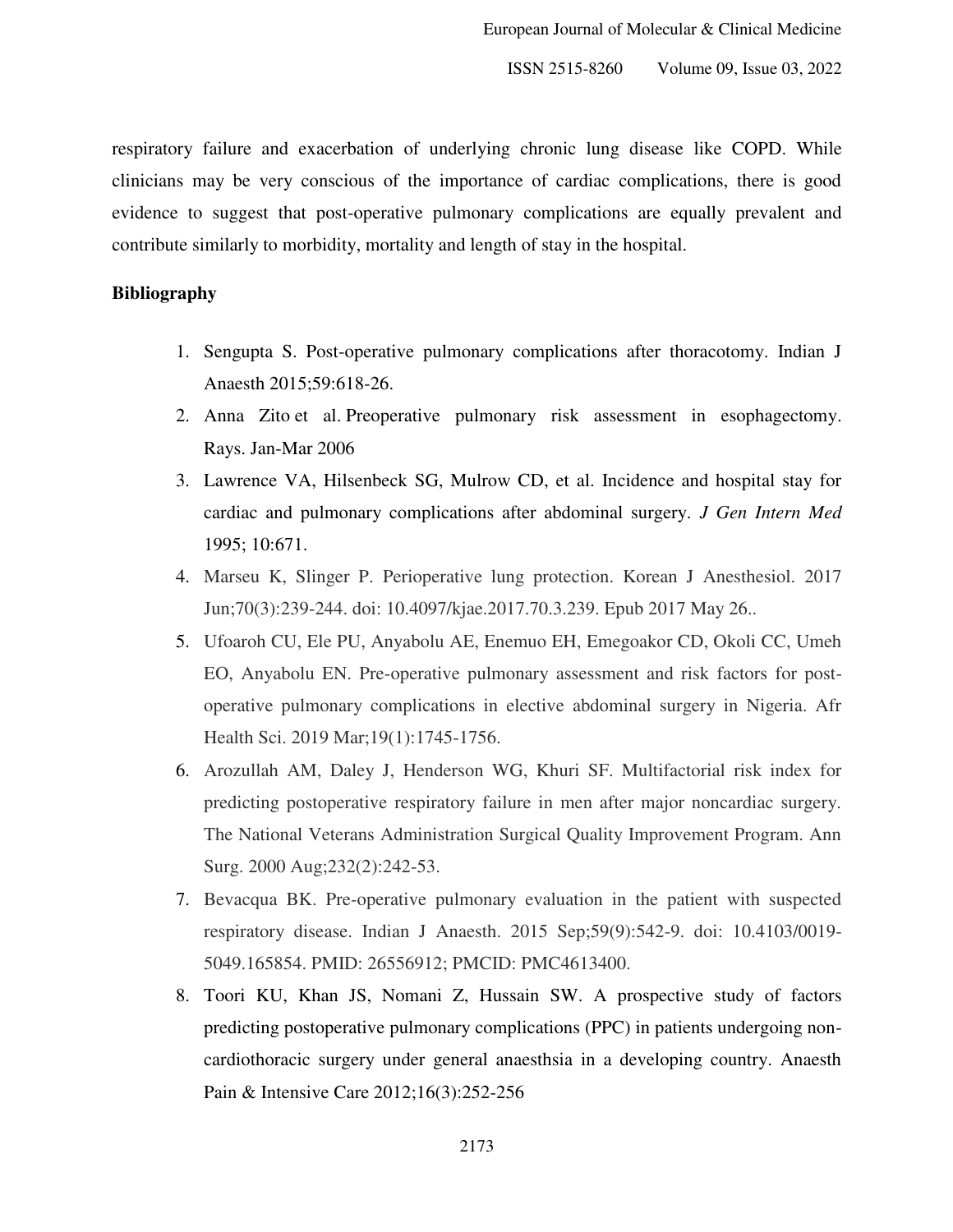- 9. Dimick JB, Chen SL, Taheri PA, et al. Hospital costs associated with surgical complications: a report from the private-sector National Surgical Quality Improvement Program. *J Am CollSurg* 2004; 199:531.
- 10. McAlister FA,Bertsch K, Man J, Bradley J, Jack M. Incidence of and Risk Factors for Pulmonary Complications after Nonthoracic Surgery*. Am J RespirCrit Care Med*. 2005;171(5):514-517.
- 11. Fisher BW, Majumdar SR, McAlister FA. Predicting pulmonary complications after nonthoracic surgery: a systematic review of blinded studies. *Am J Med*. 2002;112(3):219-2
- 12. Calligaro KD, Azurin DJ, Dougherty MJ, Dandora R, Bajgier SM, Simper S, et al. Pulmonary risk factors of elective abdominal aortic surgery. *J VascSurg*. 1993;18(6):914-2
- 13. Gerald W. Smetana. Postoperative pulmonary complications: An update on risk assessment and reduction. *Cleveland Clinic Journal Of Medicine* 2009 Nov; Volume 76, Supplement 4.
- 14. Smetana G. et al. Preoperative pulmonary risk stratification for noncardiothoracic surgery: systematic review for the American College of PhysiciansAnn Intern Med. 2006
- 15. Meyers JR, Lembeck L, O'Kane H, Baue AE. Changes in functional residual capacity of the lung after operation. *Arch Surg* 1975; 110:576.
- 16. Kroenke K, Lawrence VA, Theroux JF, Tuley MR. Operative risk in patients with severe obstructive pulmonary disease. *Arch Intern Med* 1992; 152:967.
- 17. Grønkjær M, Eliasen M, Skov-Ettrup LS, et al. Preoperative smoking status and postoperative complications: a systematic review and meta-analysis. *Ann Surg* 2014; 259:52.
- 18. Brooks-Brunn JA. Predictors of postoperative pulmonary complications following abdominal surgery. *Chest* 1997; 111:564.
- 19. Arozullah AM, Daley J, Henderson WG, Khuri SF. Multifactorial risk index for predicting postoperative respiratory failure in men after major noncardiac surgery. The National Veterans Administration Surgical Quality Improvement Program. *AnnSurg 2000*; 232:242.